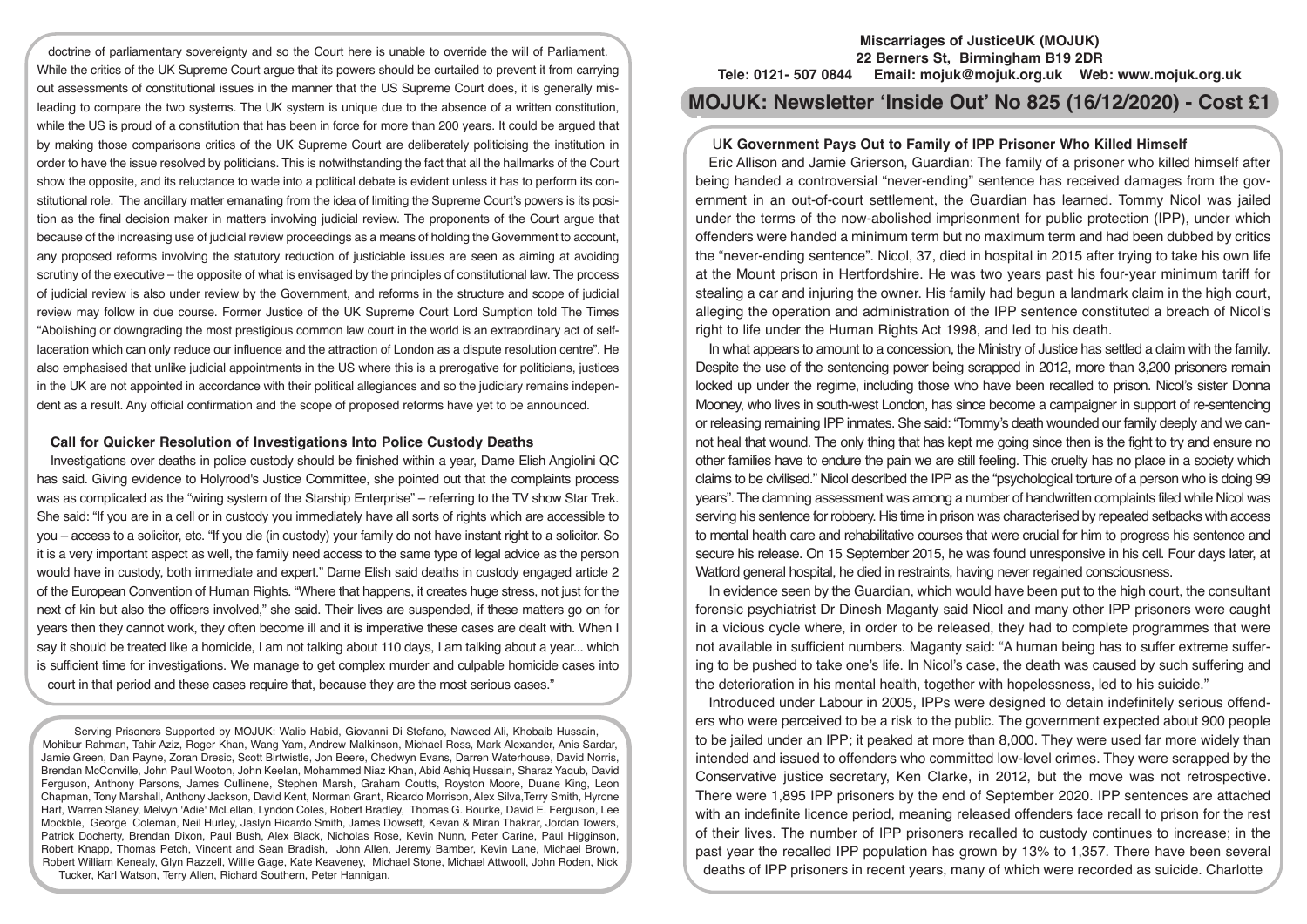Nokes, 38, David Dunnings, 35, Shane Stroughton, 29, Kelvin Speakman, 30, and Steven Trudghill, 23, all died over-tariff while serving IPP sentences.

Jocelyn Cockburn and Aston Luff, from the human rights solicitors Hodge Jones and Allen, represented Nicol's family. Luff said: "We don't want anyone else to feel, like Tommy did, that they have no hope. By winning this claim and telling Tommy's story, this is another step forward in getting IPPs abolished for good." A Prison Service spokesperson said: "Our sympathies remain with the family and friends of Mr Nicol. We have provided specialist suicide and self-harm training for over 25,000 staff and have recruited 4,000 new prison officers since 2016, allowing us to provide dedicated support to each prisoner."

#### **Locked up Children - 'Who Are They, Where Are They?**

*Leigh Day Solicitors:* A new report by the Children's Commissioner reveals that increasing numbers of children are being "locked up" in unsuitable housing because of a lack of secure and safe care accommodation. The report, "Who are they, where are they?" reveals evidence of a growing number of children who are locked up but who do not appear in any official statistics and who are not living in places designed to hold children securely. Although these children are incredibly vulnerable and can be at risk of being sexually or criminally exploited or harming themselves, often there is no space in a secure children's home for them to be kept safe.

 In some cases, councils are being forced to come up with "makeshift arrangements" to house vulnerable youngsters, such as flats, hostels and caravans. The report by Children's Commissioner, Anne Longfield, says judges are being asked to make decisions in potentially hundreds of cases to deprive children of their liberty to keep them safe in unregistered placements as beds cannot be found for them in secure regulated accommodation. Ms Longfield has called on ministers to consider whether new legislation is required to protect these youngsters, and for an urgent increase in the number of specialist centres to care for them. Recently Ms Longfield instructed Leigh Day solicitors to handle an intervention on her behalf in the case of a child who had been placed in unregistered and non-secure accommodation because of a lack of suitable registered accommodation across England and Wales.

 If the child had been placed in a registered children's home, there would have been legal safeguarding measures in place including regular visits and reviews of the care provided and restrictions in place. Ms Longfield says the case is typical of hundreds of others across the country in which children are being deprived of their liberty without legal authority and accommodated in places which put their safety at risk. In the case, heard at the Supreme Court last month, Ms Longfield said children should only be deprived of their liberty with legal authority, and there needs to be reform so that children placed in unregulated placements have the same protection as children placed in secure children's homes.

 Leigh Day solicitor Anna Moore was instructed by the Children's Commissioner. She said: "Currently children who are placed in Secure Children's Homes are subject to certain protections prescribed by law (for example the placements have to be registered and there are regular inspections and checks). However, there is a shortage of such homes and as such some children are being placed in unregulated placements, some of which are extremely unsuitable. "Placing children in accommodation that is not a secure children's home currently falls out of the statutory regime and so they do not have the same safeguards that other children do. This means children are being deprived of their liberty without authorisation and without proper checks and safeguards in place."

from people who are detained indefinitely in prisons under severely oppressive lockdown conditions. Understandably, many are struggling to cope. To make matters worse, they are denied access to legal support to secure their release or challenge deportation. If these people were British citizens they would be released at the end of their custodial sentences. Many of them have lived here most of their lives. Of course they should also be released." A government spokesperson said: "Individuals held in prison for the purposes of immigration detention are usually there because they have been assessed as unsuitable for the conditions of immigration removal centres, because they are high-risk or high-harm. "There are dedicated Home Office teams working in prisons to support them, including with access to legal advice. The protective measures that have been put in place in prisons have been guided by public health advice, and have limited the spread of the virus and saved lives."

#### **Government Plans to Reform UK Supreme Court**

Gherson Solicitors: It has been reported that the UK Government is planning to overhaul the Supreme Court, which was established by the Constitutional Reform Act 2005 and began its work in 2009. As the highest court in the land, it took over from the Appellate Committee of the House of Lords, which until then had been the court of final appeal hearing the majority of civil and criminal cases in the UK. The latest reforms are reportedly being proposed because of a perception by some politicians that the idea behind the creation of the Court in its current form was misconceived. They argue that the Supreme Court has politicised itself by extending its jurisdiction to cover politically sensitive matters, and that it should not have been given the powers it currently has to deal with and rule on such cases.

At the time of the original reform, the proponents of the brand-new institution tried to depoliticise it by arguing that it was a constitutional necessity required for the promotion of a liberal and democratic state governed by the rule of law. As a matter of fact, the previous arrangement saw the highest court technically become a parliamentary committee within a legislative chamber. Although the constitutional safeguards were in place to maintain the independence of the system, it was perceived by the public (who may not have been familiar with the intricacies) that the Committee was not fully independent of the legislature and its operation was failing to adhere to the doctrine of the separation of powers. Moreover, the rise of judicial review in the second half of the 20th century saw the judiciary becoming increasingly involved in scrutinising decisions of government departments, and so reform was needed to enable a fully functional judiciary to be independent of the legislature and the executive.

More recently, the Supreme Court found itself at the centre of mainstream political debate when it was required to rule on the suspension of Parliament in 2019. Delivering a significant blow to the Government, the Court held unanimously that the executive had acted unlawfully by suspending parliamentary sittings and preventing Parliament from debating Brexit as a deadline approached. The consensus among legal and political commentators was that a political grudge was borne by the Government following the disastrous ruling, and that in the future it was likely to seek political revenge on the institution for performing its constitutional role.

It has now emerged that the Government is considering reforming the Supreme Court once again by renaming the institution and reducing the number of justices. It is also planning to introduce expert judges to facilitate the availability of expertise for cases requiring specialist knowledge. Whereas the critics of the Supreme Court argue that its authority should be scaled back and it should not be allowed to act as a constitutional court in considering relevant matters, its proponents contend that it is inevitable that constitutional matters come up for deliberation from time to time in the absence of a written constitution. Unlike the US Supreme Court in the US, which has the authority to strike down an act of Congress as unconstitutional, the role of the UK Supreme Court is limited by the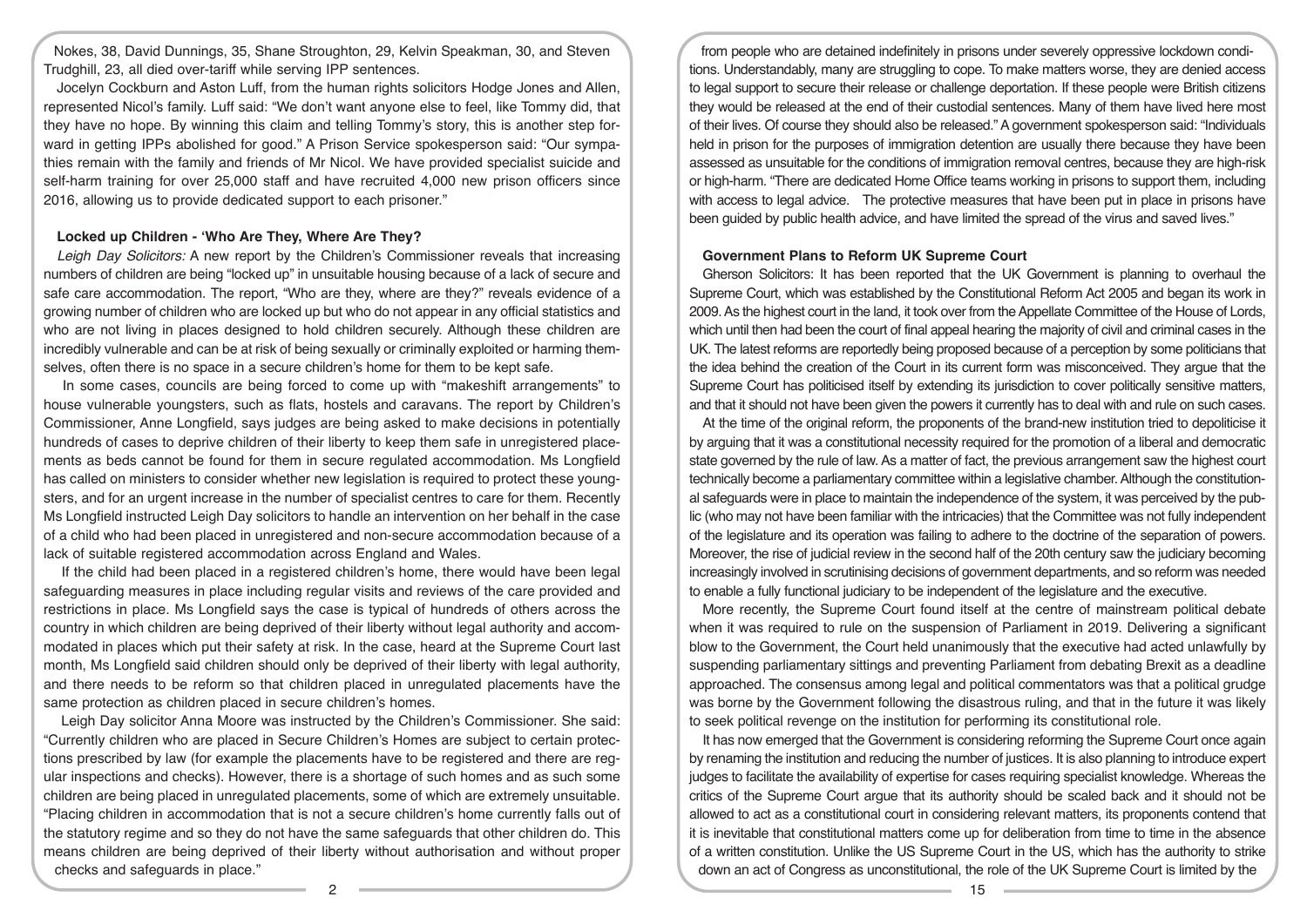that the immunoassay test results are entirely congruent with the clinical picture of exogenous insulin, and there is no alternative natural cause that has been identified, this is capable of verifying the results obtained by Guilford Laboratories and FSS.

In summary, we do not see how the 'fresh' evidence, so called, can be said to dilute the medical case against the Appellant, or transform its perspective. The 'new' evidence does not provide any ground for allowing the appeal. Consequently, (i) we refuse permission to appeal on the amended/varied grounds and, (ii) we dismiss the appeal on the extant ground referred by the CCRC."

#### **Immigration Detainees Held in Jails 'Blocked From Accessing Legal Advice'**

*May Bulman, Indpendent:* Hundreds of immigration detainees who are being held in jails after completing their prison sentences are unable to access legal advice during the pandemic, lawyers and charities have warned. The government is being urged to release people who are being held in prisons under immigration powers, with the warning that it is "impossible" for the detainees to access legal advice because legal visits are no longer permitted. Non-British nationals who are sentenced to jail for longer than 12 months in the UK are liable to be deported, and can be detained under immigration powers at the end of their custodial sentence pending their removal from the country. Such individuals are usually transferred to an immigration removal centre, where conditions are less restrictive and they have better access to legal advice. However, since the start of the pandemic, the Home Office has sought to hold fewer people in removal centres for Covid-19 safety reasons, placing many in prisons instead.

The number of people detained in prisons under immigration powers has subsequently increased significantly in the past year, rising by 43 per cent to 434 in the 12 months to 30 September 2020. A letter signed by 40 organisations and lawyers calls on the home secretary and the justice secretary to "immediately" release people held in jail under immigration powers, warning that immigration detainees have been "left to navigate the complex process of challenging their detention and deportation without any form of assistance whatsoever".

The letter, whose signatories include a number of lawyers and charities such as Bail for Immigration Detainees and the Prisoners' Advice Service, states: "Immigration legal advice and representation, almost impossible to access at normal times, is currently impossible because legal visits are no longer permitted. "It is clear that immigration detainees, none of whom are serving criminal sentences, should be immediately released from prison." It also points out that the coronavirus is spreading more rapidly than ever through prisons, with data published last month showing that 1,529 people have now contracted the virus across 89 sites in the prison estate. More people in prisons tested positive for Covid-19 in October 2020 than in the entire period from March to September, according to the Ministry of Justice.

One individual, who was in prison under immigration powers for six months this year after completing his sentence, and released on bail four days ago, told The Independent he had struggled to access any legal advice, and only managed to do so when his brother managed to contact a charity on his behalf from outside the prison. The 21-year-old man, who didn't want to be named, said: "I tried to get help, but I felt like the staff were ignoring me. They were saying they were going to come and see me, but they didn't. "They just treat you like another prisoner. I was in there for longer than I should have been because I couldn't get legal advice. It was the worst thing, especially when you know you've already served your sentence. "It was 24-hour bang-up. I was only allowed to come out for a shower every two days. I was going crazy."

Celia Clarke, director at Bail for Immigration Detainees, said: "Every day our caseworkers hear

#### **Investing in Yet More Prison Places is Not the Way to Cut Crime**

*Campbell Robb, Guardian:* With the dismaying announcement that the government plans to fund 18,000 more prison places by 2026, we are forced to ask, once again, why crime prevention fails to get the same emphasis as punishment. Last Wednesday, the chancellor announced more than £4bn in capital funding – spread over four years – largely dedicated to funding these new prison places in England and Wales. This makes it clear that the government is clearly pressing ahead with a much more authoritarian stance on crime and punishment.

As per the government's official projections, the expectation is that the prison population will rise from 79,235 (in September 2020) to 98,700 by September 2026. It costs approximately £37,000 a year for a prison place (excluding the initial building costs required to house such an influx), which equates to around £666m for an extra 18,000 places. Set against a backdrop of broadly stable crime rates, and for a government publicly committed to returning to what it calls fiscal sustainability, this makes very little economic sense.

Even if crime rates were to increase, as we know that crime often goes up in times of economic hardship, more prison places is not the answer – prison just does not work for so many. Almost half of people released from prison reoffend within a year of coming out. Compare this with the lower rate of reoffending for people who are given community sentences rather than prison. In fact, the government's own evidence showed that if all offenders who currently receive prison sentences of less than six months were given a community order instead, then there would be about 32,000 fewer proven reoffences a year. And the cost of reoffending? £18bn every year.

Instead, the government should be focusing on early intervention and tackling the factors we know have such an influence on crime – poverty, lack of opportunity, trauma. And helping young people most at risk of contact with the criminal justice system: getting them on a pathway to success starting with basic qualifications, arming them with employment skills and smoothing the pathway into work and success.

A relentless focus on rehabilitation and reducing reoffending must also be at the heart of government policy, starting with the basics we all know are so important – somewhere to live on release from prison; a job, support; and hope for the future. Committing to the increased use of community sentences – proven to be effective – will not only drive down reoffending but also strengthen families and communities and importantly reduce overcrowding in prisons. If we are to have any hope of making prisons places of learning, earning and true rehabilitation for those who do get incarcerated, then we have to put an end to overcrowding, poor conditions and a lack of purposeful activity and rehabilitative programmes.

The hard reality of what we at crime reduction charity, Nacro, see and hear on a daily basis is people who have been failed time after time after time. Prison leavers can't make a claim for universal credit until after they have left prison, often leading to delays. Or they leave prison without that vital photo ID they need to open a bank account or to receive welfare payments, or without the education they need to get a job. And with the prison leavers' discharge grants still at just £46 (unchanged since 1996), combined with around 1,000 people who are leaving prison homeless every month, too many are simply being set up to fail.

But none of this is inevitable. If we really focus on tackling the causes of crime and intervening early; following the evidence on what works to reduce reoffending; and giving people the basic building blocks and support needed to move away from crime, we have a real opportunity to transform our justice system – reducing crime and giving people the best chance at a second chance. • Campbell Robb is chief executive of Nacro

14 3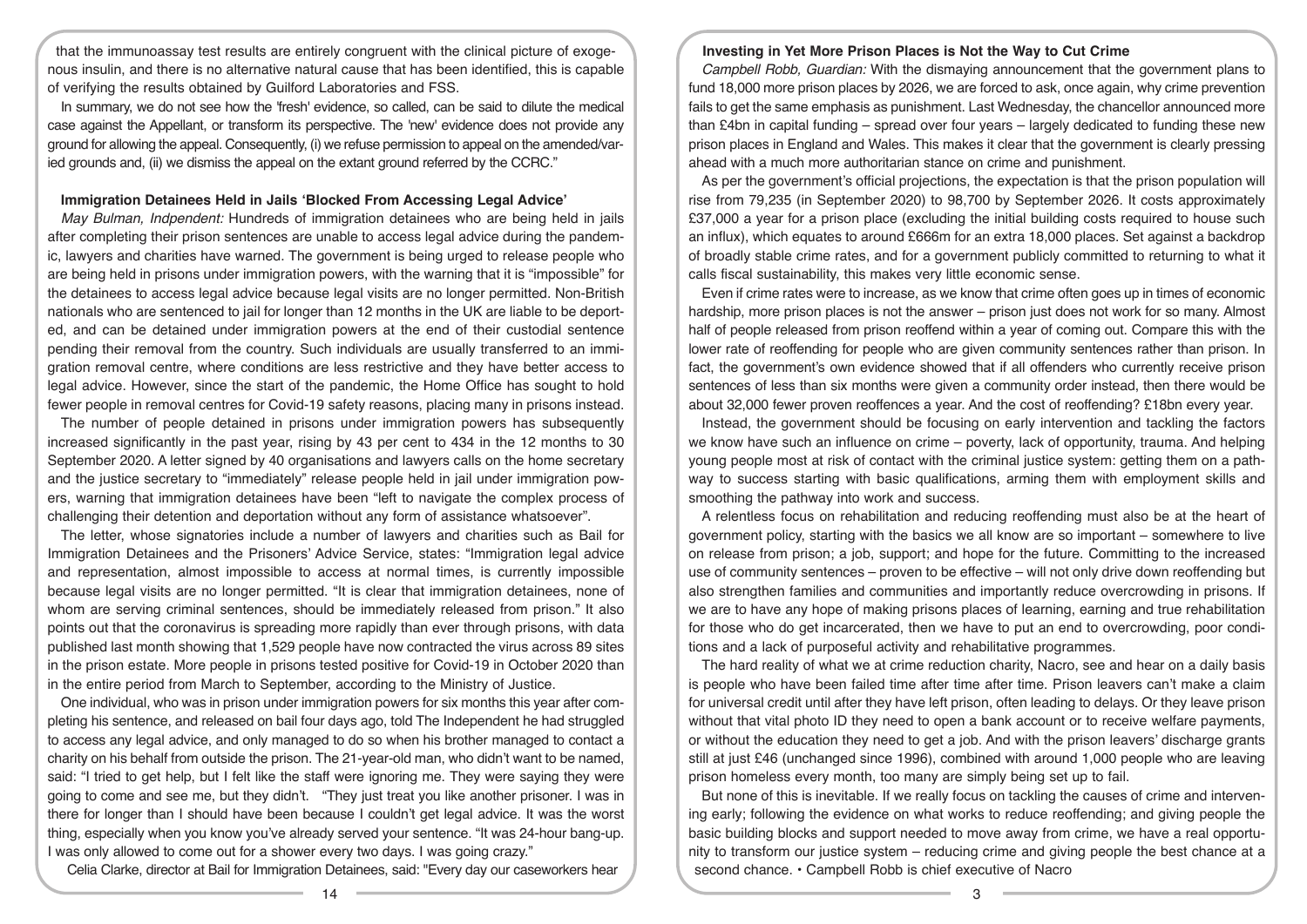#### **HMP Lindholme – Need to Ease Harsh Regime Restrictions Harming Prisoners' Welfare**

Prisoners in HMP Lindholme, a men's category C establishment in South Yorkshire, were found to have experienced an excessively restricted daily regime "without much reprieve" since the start of the COVID-19 pandemic. Inspectors from HM Inspectorate of Prisons, who visited the prison in October 2020, reported that violence and self-harm, which had fallen in the early COVID-19 period, were rising. There were increases in requests for sleeping medication and self-referrals by prisoners for help with mental health problems.

Charlie Taylor, HM Chief Inspector of Prisons, said the senior management team had implemented quarantine and shielding arrangements in accordance with national COVID-19 directives and there had been no cases among prisoners since the start of the pandemic, with only a small number of confirmed cases among staff. However, there was little evidence of social distancing by staff or prisoners on residential units, and very few staff were seen to be wearing face masks. "Prisoners repeatedly told us that they felt staff should wear masks to minimise transmission of the virus, especially as the local area COVID-19 alert level had moved to a higher tier." Mr Taylor added that the severely curtailed regime at the start of the pandemic restrictions in March 2020 was reasonable, "but almost seven months later there had been little progress in ensuring that prisoners had adequate time out of cell or purposeful activity. The failure to improve the regime during the summer meant that prisoners were now subject to a second-wave tightening of restrictions without having had much reprieve."

Time unlocked was severely restricted to less than an hour a day for most prisoners, and it was not uncommon for time in the open air to be limited to 20 minutes in a day. Prisoners could also remain locked in their cells for 28 hours in one stretch at the weekend. Mr Taylor added: "There was mounting frustration among prisoners who reported that the excessive time spent locked up was having a negative impact on their well-being, including weight gain, difficulty in sleeping and a deterioration in their mental health." Inspectors found that the governor had plans to ease restrictions by opening the gym, and doubling the time unlocked for outdoor exercise and activity on the wing. However, Mr Taylor said: "Negotiations with the local staff association had not reached an agreement. While we were aware of the need to ease restrictions in a safe and measured way, progress had been far too slow and the restrictions in place were not proportionate when compared with other prisons."

The prison had made significant progress in improving safety since the last full inspection in 2017, with a reduction in assaults by half. However, following a drop in violence and selfharm figures at the start of the COVID-19 restrictions, the number of incidents was gradually increasing back to pre-pandemic levels. Despite some poor living conditions, prisoners in the older wings liked being able to live together on a small spur, where they were not confined to their cells. However, inspectors found too many recurring problems with heating and ventilation, damp walls, broken washing and drying machines, worn mattresses and lack of privacy screens. Prisoners also complained of insufficient cleaning materials.

While inspectors saw some good staff-prisoner interactions, only 64% of prisoners said that staff treated them with respect. In the Inspectorate survey, prisoners from a black or minority ethnic background were more negative about staff behaviour than white prisoners, with fewer than half reporting that staff treated them with respect. Restrictions on services and challenges for the prison in enabling prisoners to attend health care appointments had exacerbated waiting lists, especially for those with long-term conditions and dental needs. However, considerably more prisoners were engaging with education than before the COVID-19

We bear in mind the concessions that Mr Wilcock's skilful advocacy has secured in relation to "possible" alternative causes leading to Mr McCarthy's death. Aware of the necessary caution urged by this Court in Pendleton (above) we have given anxious scrutiny to the evidence we have read and heard de bene esse.

However, ultimately, we are in no doubt that most of the evidence that we have heard is a re-package of the evidence that was before the jury in 2000 as is amply demonstrated by comparison of [11]-[31], [34]-[35] and [47] – [69] above. Nevertheless, in recognition that there may be rare exceptions to the principle that the court will not "permit a repetition, or near repetition of evidence of the same effect by some other expert to provide the basis for a successful appeal," ( See R v Kai Whitewind [2005] EWCA Crim 1092, [97]), we have asked ourselves whether the evidence of Mr Thumbikat and that relating to sepsis and the 'normal' potassium reading presents a compelling new perspective.

We accept the evidence of Mr Thumbikat, which we consider is well grounded in Mr McCarthy's medical records and cogently articulated, that the administration of an injection would cause significant jerking that would likely have roused him. However, we are unable to deduce from that likely physical response, that he would have realised why he was in spasm nor necessarily have appreciated the need to 'seek assistance'. Equally, we are satisfied that the 'normal' potassium reading obtained was 'unusual' in the context of insulin induced hypoglycaemia. Nevertheless, every one of the medical witnesses in this case has resisted any opportunity to describe this feature as pathognomonic of insulin overdose, and have referred to the relatively high incidence (nearly 25%) of cases in one study that did not exhibit this feature either .

Professor Heller and Dr Cowling conceded the possibility of natural causes leading to hypoglycaemia, in terms of it being "not impossible" and "foolish to deny as a possibility" but have countered it with their certain opinion that the totality of the evidence points to exogenous administration of insulin. Professor Grossman, on the other hand is more diffident. He accepts his hypothesis is highly improbable on the clinical presentation, which is consistent with exogenous insulin, and depends on the immunoassay tests being "very wrong".

Having evaluated all the evidence we conclude that Professor Grossman rightly describes his alternative hypothesis as "highly improbable". It does not create a realistic differential diagnosis. We accept Professor Heller's assessment that, absent exogenous insulin, for Mr McCarthy to have vomited whilst remaining unconscious, and then to develop such significant hypoglycaemia, would indicate a very severe infection taking hold, but which all experts agree was not apparent on admission to hospital. That assessment is corroborated by the extremely low glucose levels which were revealed on early hospital testing, indicative of high insulin, and the necessity to infuse three large boluses of glucose to stabilise glucose production. We agree with Professor Heller that Professor Grossman's posited case, that stabilisation of Mr McCarthy's production of endogenous insulin as a result of the limited infusion of broad spectrum antibiotics in the context of what would have to be such profound infective/sepsis induced hypoglycaemia to lead to the brain injury seen at post mortem is unrealistic. Dr Cowling's evidence which we regarded to be balanced and considered, supports this view.

Professor Gama's cautious approach to the immunoassay tests is not unwarranted in general terms and is acknowledged by all the experts who gave evidence before us. His evidence that the tests that were performed by Guilford and FSS would be incapable of conclusively excluding the possibility of interference in an uncertain clinical picture mirrors that of Professor Marks at trial. However, in accordance with his evidence before us, once we are satisfied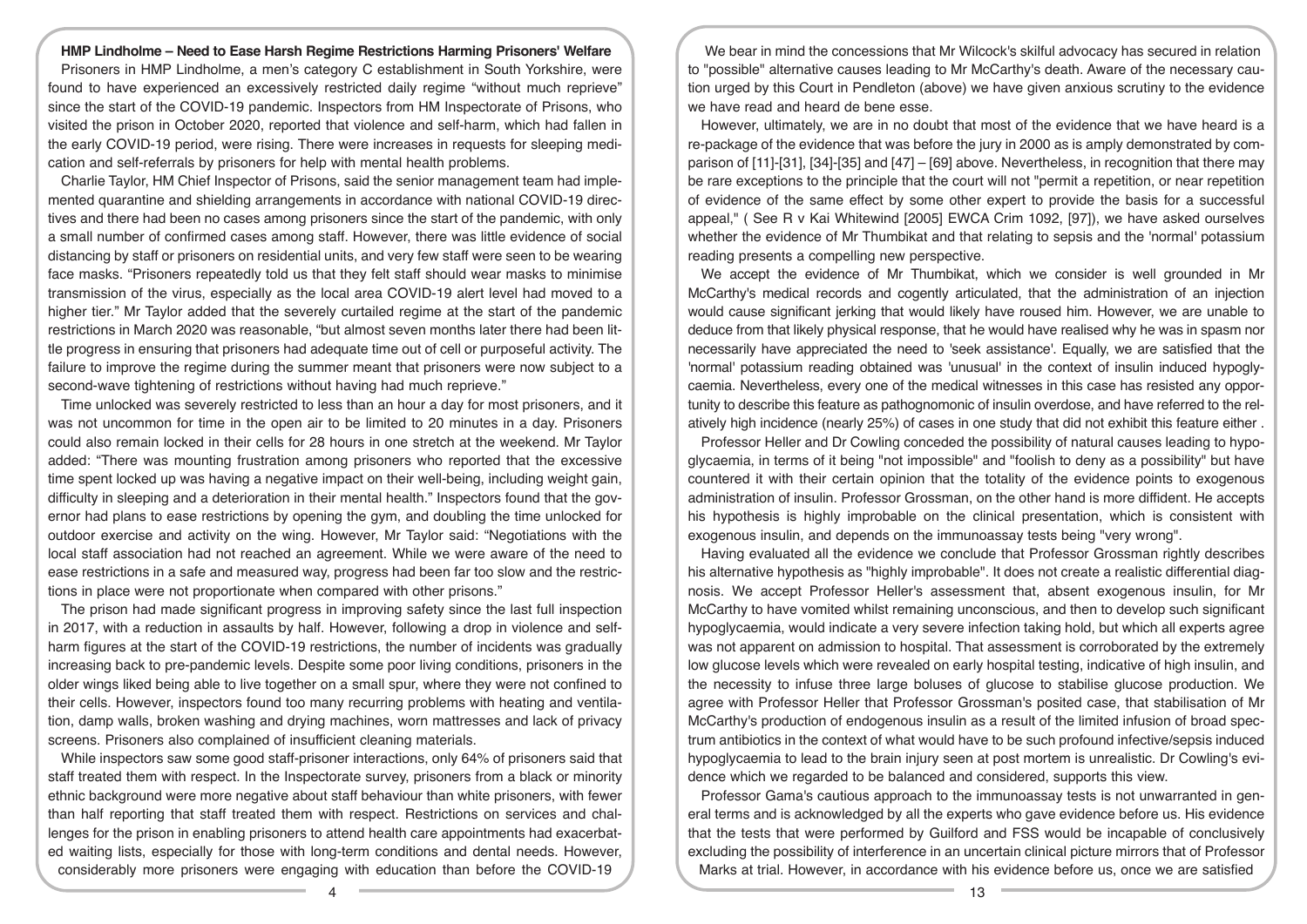The Appellant concedes that the part of the reference that does remain, and which relates to the likelihood of an injection being administered to the deceased without his knowledge is, of itself, insufficient to undermine the safety of the conviction. Nevertheless, clearly it does provide the platform for an application for permission to appeal on other grounds which "are not related to any reason given by the [CCRC] for making the reference" pursuant to s 14(4B). The application to amend/vary the grounds of appeal which resurrects issues that the CCRC declined to refer, was initially listed for determination on submissions prior to the hearing of the appeal, but was ultimately adjourned for a 'rolled up' hearing to allow for exchange and consideration of further medical reports.

We were satisfied that there is nothing in section 14(4B) that precludes us from considering an application for permission to pursue grounds of appeal arising from reasons which have already been considered and rejected by the CCRC in deciding whether to refer the conviction to this court, and equally that there was nothing in either the statutory provision nor the authorities that requires the Appellant to demonstrate "substantial injustice" in order to succeed, as is required in 'change of law' cases. That said, we considered that the CCRC's inquisitorial role and its investigatory powers, demonstrably articulated in the comprehensive report before us, created a particularly high hurdle for the Appellant to clear when suggesting that there is 'fresh evidence' which provides a viable ground of appeal. Put shortly, the fresh grounds advanced would need to effectively establish an error in the analysis already undertaken. (See R. v. James [2018] EWCA Crim 285 @ [38 (vi), (vii)].) Nevertheless, in the somewhat unusual circumstances of this long running case, as will appear below, and with a view to accommodating the several medical experts who had been warned to attend the hearing fixed to consider the application to admit fresh evidence, it appeared to us that the most pragmatic course was to proceed to hear their evidence de bene esse, in much the same way as we would if the grounds of appeal had been based upon the CCRC reference, rather than attempt to determine the merits of the application to vary the grounds of appeal and call additional and different "fresh evidence" on the papers beforehand.

*Determination:* We are left in no doubt as to the high level of expertise of each of the expert witnesses, nor doubt the genuine and reasonable professional debate that has played out in the evidence. Obviously, each witness called by the Appellant is capable of belief and their evidence would have been admissible at trial. The question for us is whether it provides a ground of appeal. In answering that question, we remind ourselves of the test we must apply by reference to R v Pendleton 2001 UKHL 66, [17] – [19] and specifically: "The Court of Appeal is entrusted with a power of review to guard against the possibility of injustice but it is a power to be exercised with caution, mindful that the Court of Appeal is not privy to the jury's deliberations and must not intrude into territory which properly belongs to the jury."

On that basis, where fresh evidence is admitted, the question on appeal remains whether the conviction is unsafe. As to the approach to be adopted, at para 19 Lord Bingham continued: "…First, it reminds the Court of Appeal that it is not and should never become the primary decision-maker. Secondly, it reminds the Court of Appeal that it has an imperfect and incomplete understanding of the full processes which led the jury to convict. The Court of Appeal can make its assessment of the fresh evidence that it has heard, but save in a clear case is at a disadvantage in seeking to relate that evidence to the rest of the evidence that the jury heard. For these reasons, it will usually be wise for the Court of Appeal, in a case of any difficulty, to test their own provisional view by asking whether the evidence, if given at trial, might reasonably have affected the decision of the trial jury to convict. If it might, the conviction must be thought to be unsafe."

period. The report assessed the work of the prison's education team as notable positive practice. Take-up of social visits had been low, though the prison had introduced the incentive for families to buy prisoners a pack of items after the visit to encourage more visits.

Overall, Mr Taylor said: "Since the previous inspection there had clearly been progress, with significant improvements in prison safety. It was especially disappointing, therefore, to find such an excessively poor regime exacerbating mounting frustration, and the deterioration of well-being for many prisoners. There was a clear need for managers and local staff associations to come to an agreement about safe and credible plans that would allow the prison regime to develop and ensure outcomes for those detained improved."

#### **Pat Finucane: No Public Inquiry Into Belfast Lawyer's Murder**

*BBC News:* A public inquiry into state collusion in the murder of Belfast solicitor Pat Finucane will not take place at this time, the government has said. Mr Finucane was shot dead by loyalist paramilitaries from the Ulster Defence Association (UDA) in February 1989. His family had fought a long campaign, involving numerous legal actions, in a bid to have London fulfil a commitment given 20 years ago to hold an inquiry. Several examinations of the case found state forces colluded in his murder. NI Secretary Brandon Lewis said he had taken the decision due to other review processes needing to run their course. He discussed the outcome with Mr Finucane's family, shortly before outlining the details in the House of Commons. "I am not taking the possibility of a public inquiry off the table at this stage, but it is important we allow ongoing PSNI (Police Service of Northern Ireland) and Police Ombudsman processes to move forward," he said.

But Mr Finucane's widow Geraldine said the government's decision "makes a mockery" of previous rulings. "The proposal falls so far short of what it required in this case that it beggars belief," she said in a statement on Monday. "It makes a mockery of the decision by the UK Supreme Court and the forthright comments of Belfast High Court. "It is yet another insult added to a deep and lasting injury." Her son, John Finucane, who is the Sinn Féin MP for North Belfast, said his family was angry and upset at the decision. "To sit in a room with us today and present this as something credible, and ask for us to support that, it was astonishing," he said. "I thought it was exceptionally arrogant and cruel of the secretary of state on behalf of his government. "The British government, at every opportunity, will continue to make the wrong decision, and will put all of their efforts into ensuring that the truth as to what happened with the murder of my father - the full truth - will not see the light of day."

But Mr Lewis said while he understood the family's disappointment, he believed his approach was the "right way forward". The government had been forced into taking a decision following two legal actions - one involving the UK Supreme Court in February last year. The Supreme Court found there had never been an adequate investigation into the murder, but stopped short of directing a public inquiry, ruling it was entirely a matter for the government. Further government information including details that were not presented during the Supreme Court case have now been published, said Mr Lewis. Mr Lewis said the PSNI also intends to begin a process of review into the murder of Mr Finucane early next year. This was an important development and a factor in determining the next steps in the case, he said.

PSNI Chief Constable Simon Byrne said it was his organisation's view that there were "currently no new lines of inquiry", and would now determine if a further review was merited given previous investigations. Any review would need to be conducted independently, he added. "A review itself is not an investigation. Any decision to investigate would only be made following the review process," Mr Byrne said.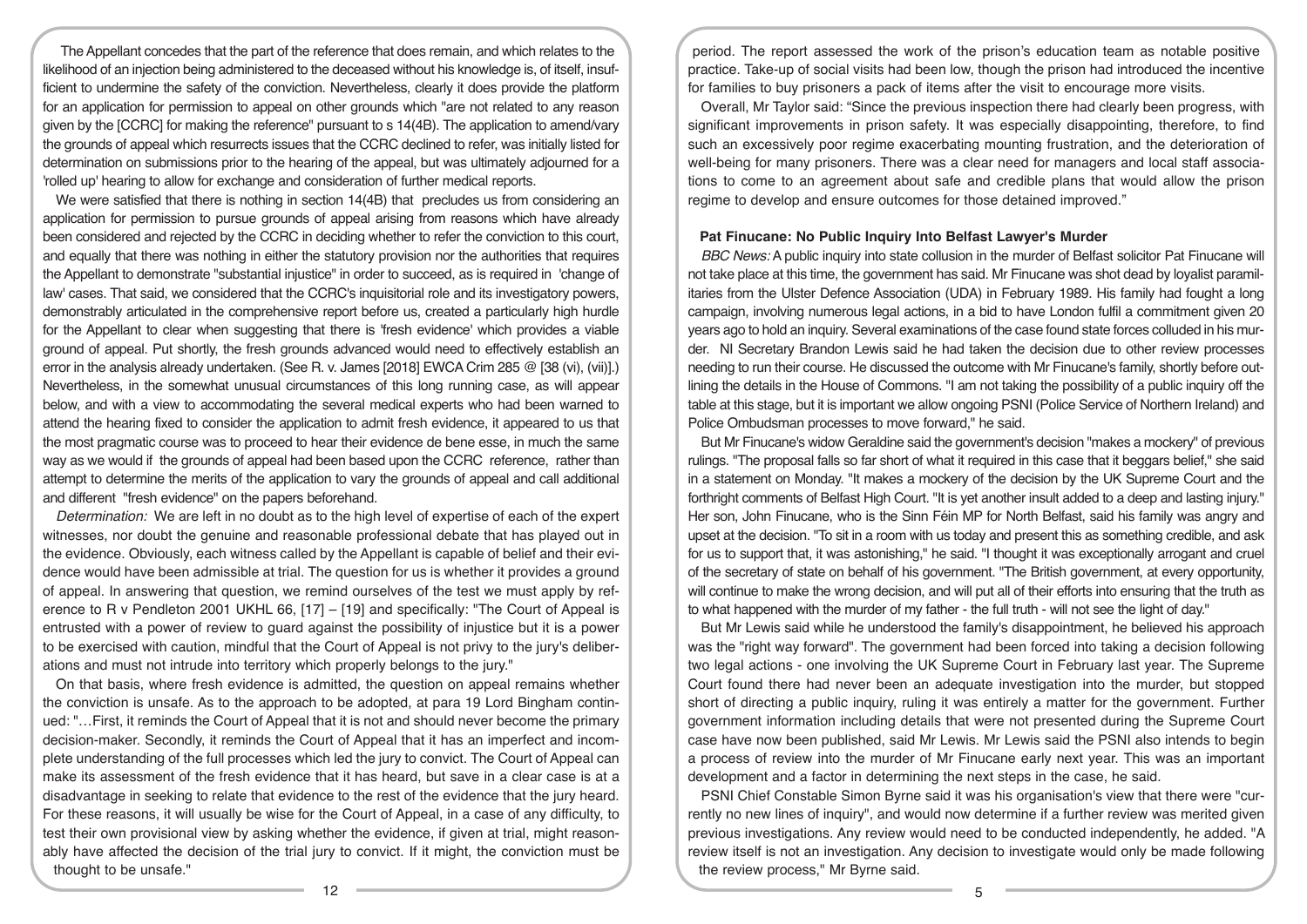## **New Criminal Record Disclosure Rules Take Effect - For the Better?**

UK Human Rights Blog: On the 28th November 2020, The Police Act 1997 (Criminal Record Certificates: Relevant Matters) (Amendment) (England and Wales) Order 2020 ("the Order") came into force, implementing important changes to the criminal records disclosure rules in England and Wales. The criminal records disclosure regime provides information through Disclosure and Barring Service (DBS) certificates to employers about an individual's criminal record. That information is then used by employers when considering the suitability of applicants for eligible roles or work. The Order removes the requirement for automatic disclosure of youth cautions, reprimands and warnings and removes the 'multiple conviction' rule, which required the automatic disclosure of all convictions where a person has more than one conviction, regardless of the nature of their offence or sentence.

The change can be traced back to the decision of the Supreme Court back in January 2019 in the case of R (P, G & W) v SoSHD [2019] UKSC 3. In that case, the respondents had received minor cautions and convictions (such as stealing a sandwich, and failing to wear a seatbelt); their criminal records had caused problems for their employment, owing to the disclosure requirements under the Rehabilitation of Offenders Act 1974 and s.113A-B of the Police Act 1997. They brought a challenge under Article 8 ECHR. The court (Lord Sumption giving the lead judgment) held that the statutory scheme was in general lawful for the purposes of Article 8 ECHR, but that the multiple conviction rule and the 'serious offences' rule were both disproportionate.

But Lord Kerr gave a detailed dissenting judgment. He would have held current statutory scheme to be unlawful. Its "inscrutability" in terms of assessing its proportionality meant that the scheme did not involve an interference in Article 8 which was in accordance with the law (para 117). Moreover, "poverty" of the claimed justification that a bright line rule was exposed by the facts of the appeals: How can it possibly be said that it is necessary to reveal to prospective employers that someone engaged in sexual experimentation at the age of 11, when he has an unblemished record in the many years since? Or that someone was convicted of assault occasioning actual bodily harm at the age of 16, who has led a blameless life since then? Likewise, in the cases of P and Mrs Gallagher. These cases should not be consigned to the category of unfortunate casualties at the margins. They represent the significant impact that the current policy choice has on a potentially substantial number of individuals. It is entirely possible to draw the boundaries for disclosable information at a level that would exclude persons such as the respondents in this case. I consider, therefore, that the disclosure of the criminal records of the four respondents is plainly disproportionate. (paras 189-90) He recommended introducing a review mechanism similar to that used in Northern Ireland (para 174).

In July 2020, the Government announced that, following a careful consideration of the Supreme Court's judgment, it would be introducing a new regime which strikes the balance between the needs of protecting people, especially the most vulnerable and children, while ensuring those who have reformed after committing offences are not disproportionately hindered by previous wrongdoing.

Amendment To The Police Act 1997: The Order makes amendment to the Police Act 1997 ("the Act"). Under the Act, a "relevant matter" is defined as a matter which, if it is recorded in central records, must be disclosed by the Disclosure and Barring Service in response to an application for a criminal record certificate or an enhanced criminal record certificate. (a) Under Article 2 of the Order, S.113A of the Act is amended as follows—in subsection (6)(2), in the definition of "relevant matter" as it has effect in England and Wales—(i) in paragraph (a), for "in relation to a person who has one conviction only" substitute "any of the following

Inspectors were surprised to find that the basic level of the behaviour management incentives policy had been maintained for low-level transgressions, including limits on spending ability and occasional withdrawal of televisions. "Given the already very restricted regime, this was unjustifiably punitive," Mr Taylor commented. The level of violence was slightly lower than before the restricted COVID-19 regime, though with a few significant spikes in incidents in the summer. Use of force by staff had similarly fluctuated and inspectors were pleased that governance had improved significantly.

Self-harm had increased in the months since the restricted regime had started and there had been four self-inflicted deaths since the last full inspection, one during the COVID-19 period. The prison was attempting to address outstanding Prisons and Probation Ombudsman (PPO) recommendations, following investigations into deaths, but some critical concerns had still not been effectively resolved. However, the Listener scheme was operating well and had been sustained throughout the pandemic – a significant achievement. More than half of prisoners said they had mental health problems.

Inspectors saw some professional, good-natured and supportive interactions between staff and prisoners but also occasions where staff were dismissive and unhelpful and, in one case, verbally abusive. A key concern for inspectors was the inadequate treatment and conditions for prisoners with disabilities. The layout of Pentonville prevented sufficient access to facilities and some prisoners, especially wheelchair users, could not go outside. "This was wholly unacceptable," Mr Taylor said.

Family support work was good and the reintroduction of visits had been managed well, with sensible and proportionate supervision. However, take up remained low and less than a fifth of prisoners said they had seen their families in person or via video-calling in the previous month. Inspectors were particularly concerned that more than half the prisoners released in the previous six months did not have settled accommodation and about 14% of these were released with no fixed abode.

Mr Taylor said: "Managers, staff and prisoners at Pentonville had shown resilience in managing the demands of the pandemic in an institution with many pre-existing problems. There were signs that the pandemic had focused the minds of staff and that the positive direction that the governor and senior management team had set was starting to have an effect. Prisoners already faced a challenging prison environment, and the high levels of mental health need reflected the additional negative impact of the pandemic. A sustained focus on our recommendations will be essential if the deep-rooted problems facing the prison are to be overcome.

## **Deborah Winzar CCRC Referral to Court of Appeal - Knocked Down**

Court of Appeal: Deborah Winzar ("the Appellant") was convicted on 19 July 2000 of the murder of her husband, Dominic McCarthy, who died on 9 February 1997. She was sentenced to life imprisonment, with a minimum term of 15 years, now served. The case comes before us, primarily, by reference of the Criminal Cases Review Commission ("CCRC") pursuant to s 9(2) of the Criminal Appeal Act 1995, who certified on 19 July 2016 that " [t]here is fresh evidence that the deceased may have died from natural causes ..[which]… goes to the heart of the Prosecution case. The jury might reasonably have acquitted had the evidence been available at trial." However, whilst the ambit of the s 9(1) appeal remains intact, part of the original case has been abandoned following the receipt of a Consultant Neuropathologist's report, confirming the nature of the brain injury sustained by the deceased, after which the medical expert consulted by the CCRC on the possibility of death arising from a specified natural cause became redundant to the appeal. So it is that we are asked to determine a different case to that originally predicated on the medical evidence considered by the CCRC. by granting leave to amend the grounds of appeal pursuant to s14 (4B) of the Criminal Appeal Act, 1995 and to hear 'new' medical evidence on issues which the CCRC declined to refer.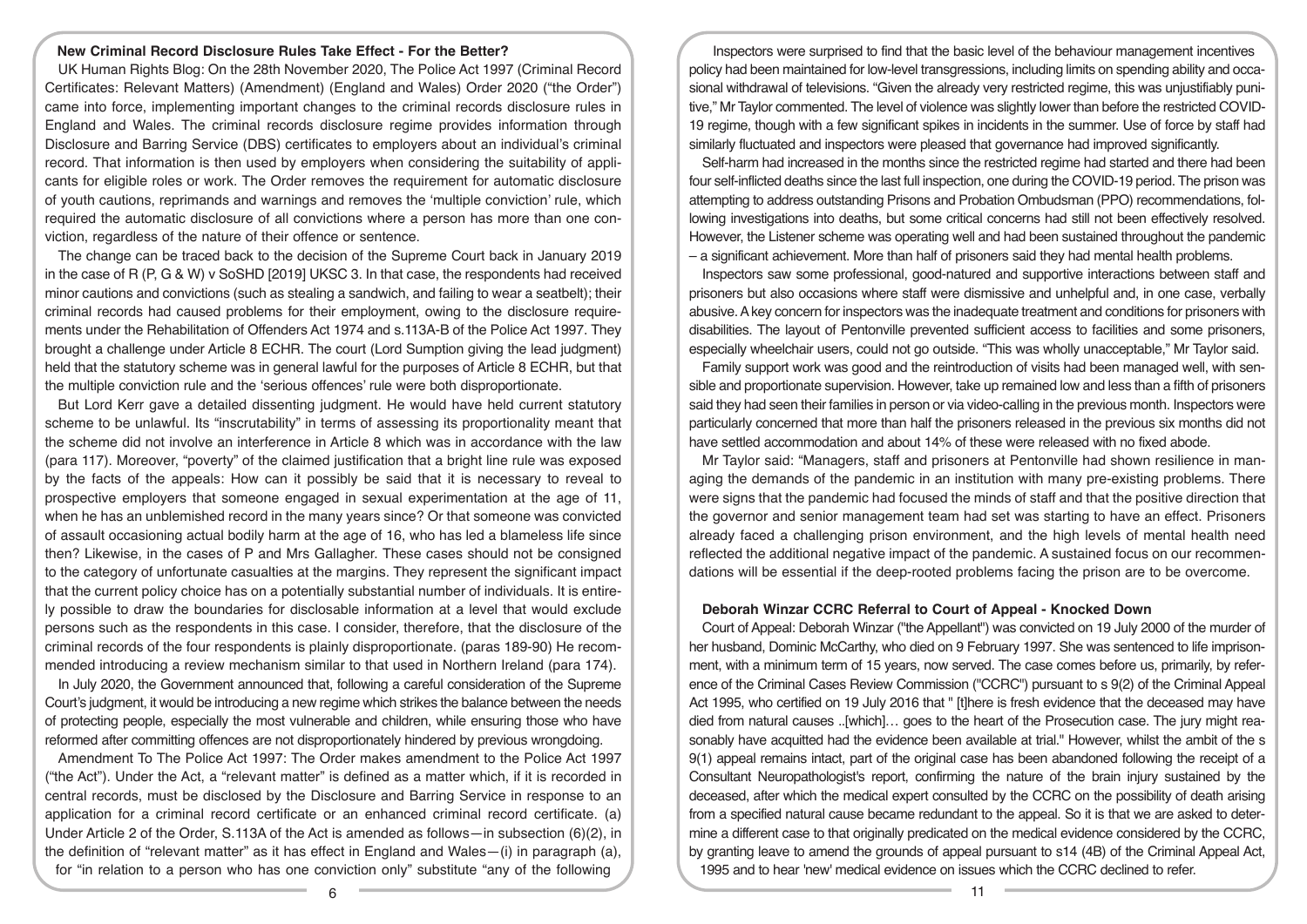prisoners is rising. "Whether detained under their original sentences or recalled, however, they all now, together with their families, exist in a Kafkaesque world of uncertainty, despair and hopelessness, indefinitely detained unless and until they are able to satisfy the inevitably difficult test of persuading the Parole Board that they can safely be (re)released," Brown said. "Our reputation as a just nation demands that this IPP stain be at last eradicated." IPPs were designed to detain indefinitely serious offenders who were perceived to be a risk to the public. The government expected about 900 people to be jailed under IPPs; it peaked at more than 8,000. They were used far more widely than intended and issued to offenders who committed low-level crimes.

The report, written by Dr Kimmett Edgar, Dr Mia Harris and Russell Webster for the Prison Reform Trust, said the indefinite nature of the IPP licence meant it was possible the number of people on IPP sentences in prison could remain the same or even increase for the foreseeable future. Interviews with individuals who had been recalled to prison under an IPP licence revealed that most had not been convicted of a subsequent offence when they were recalled but had often been recalled for poor behaviour that fell short of illegal activity. A Ministry of Justice spokesperson said: "All of these offenders were considered by an independent judge to pose a high risk to the public and that's why it falls to the Parole Board to decide whether it is safe for them to be released. The number of IPP prisoners has fallen by two-thirds since 2012."

## **HMP Pentonville – Fragile Improvement but Many Challenges Remain**

HMP Pentonville in north London, one of the country's oldest and busiest prisons, was assessed by inspectors from HM Inspectorate of Prisons (HMI Prisons) as having made "tangible, if fragile, progress" after a highly critical full inspection in 2019. Inspectors conducted a scrutiny visit (SV) at the Victorian prison in October and November 2020 and found the management team had addressed some poor cell conditions and strengthened the governance of use of force by staff. They also commended the use of Listeners – prisoners trained by the Samaritans – to support vulnerable prisoners during the COVID-19 period.

However, Charlie Taylor, HM Chief Inspector of Prisons, said the prison, which is largely unchanged structurally in nearly 180 years, epitomised the challenges confronting ageing, inner-city prisons holding transient populations with varied needs. "Pentonville was already an institution of significant concern before the pandemic. This was reflected in poor findings at the previous full inspection in April 2019 and a subsequent independent review of progress in February 2020. At this scrutiny visit, it was pleasing to find that there had been some tangible, if fragile, progress. To the prison's credit, it had continued to focus on the key priorities we had set out at the last inspection, while managing the additional problems created by COVID-19. At the start of the pandemic, the prison had suffered some deaths among staff. At the time of our visit, there were no confirmed staff or prisoner cases."

The prison remained overcrowded and under-staffed. Social distancing was all but impossible in some areas and inspectors saw few attempts by staff to socially distance even where it was achievable. Prisoners were worried about the risk of the COVID-19 virus being brought in from the outside and concerned that staff did not take the risk seriously enough. They had co-operated with the extreme restrictions of the early pandemic period, but the continued very limited time out of cell was having a negative impact. Mr Taylor added: "Unemployed prisoners generally had no more than 45 minutes a day out of their cells, and we received many comments about the impact of such confinement on prisoners' health and wellbeing." Only around 23% of prisoners were employed and only 16% said they could shower every day, which inspectors assessed as "very poor."

convictions"; (ii) omit paragraph (b); and (iii) in paragraph (c), after "subsection (6D)" insert "where the person was aged 18 or over on the date it was given"; (b) in subsection (6E)(3), for the purposes of the definition of "relevant matter" omit paragraph (d)(ii) and the preceding "or".

Effect of the Order: By narrowing the definition of "relevant matter" for the purposes of the Act, the Order has two significant effects: 1. Youth Cautions: No Youth Cautions, Youth Conditional Cautions, Reprimands or Warnings received in childhood will be automatically disclosed on standard or enhanced DBS checks. This will be the case regardless of the offence. 2. Multiple Convictions: The 'multiple conviction rule' no longer has effect. That rule previously required the automatic disclosure of all convictions where a person has more than one conviction, regardless of the nature of their offence or sentence. Under the new regime, convictions can be filtered from standard and enhanced DBS checks after the relevant time period has passed, even if there is more than one conviction or offence on record. This remains subject to the proviso that the offence is eligible and didn't lead to a suspended or actual prison sentence. The time periods after which a spent conviction will no longer be disclosed have not changed (11 years unless under 18 when convicted, then it is 5 and a half years). The full list of offences that cannot be filtered remains unchanged and can be found here.

*Commentary:* Despite the regime changed being rooted in an adverse court ruling on human rights grounds, the tone of Government announcements has been optimistic and constructive. Introducing the measures back in July, Safeguarding Minister Victoria Atkins said: By making these adjustments we will ensure that vulnerable people are protected from dangerous offenders while those who have turned their lives around or live with the stigma of convictions from their youth are not held back.

Unsurprisingly, the change has been welcomed by campaigning groups, who have been working with the Ministry of Justice since the judgment of the Supreme Court in 2019. Jennifer Twite, Head of Strategic Litigation at Just for Kids Law, said: Every year, about 25,000 youth cautions are disclosed in criminal record checks, most of which are for incidents that happened over five years ago. This new legislation will help to ensure that no child who is given a caution ends up with a lifelong criminal record that robs them of the chance to get their lives back on track.

Some, however, do feel that the changes could have gone further. Christopher Stacey, Co-director of Unlock, said: The changes […] are a crucial first step towards achieving a fair system that takes a more balanced approach towards disclosing criminal records. However, we are still left with a criminal records system where many people with old and minor criminal records are shut out of jobs that they are qualified to do. We found that over a five year period, 380,000 checks contained childhood convictions, with 2,795 checks including convictions from children aged just ten. Many of these childhood convictions will continue to be disclosed despite these changes.

## **Guildford Pub Bomb Police Took Action to Keep Files Closed**

*BBC News:* The police force investigating the Guildford pub bombs has been accused of a conflict of interest after it took legal action to keep archives closed. More than 700 files on the 1974 IRA bombs had been due to open this year but were retained by the Home Office. Inquest papers have shown Surrey Police applied for the files to stay closed. A retired lawyer said police, who are compiling archives for the inquest, had a conflict of interest. Police said it was an independent government decision. Two bombs went off in Guildford on 5 October 1974, killing five people and injuring 65.

Eleven people - the Guildford Four and Maguire Seven - were wrongly-convicted. Files from an inquiry by retired judge Sir John May have remained closed for decades.

In December 2019, the Home Office retained the files because of any impact... on future